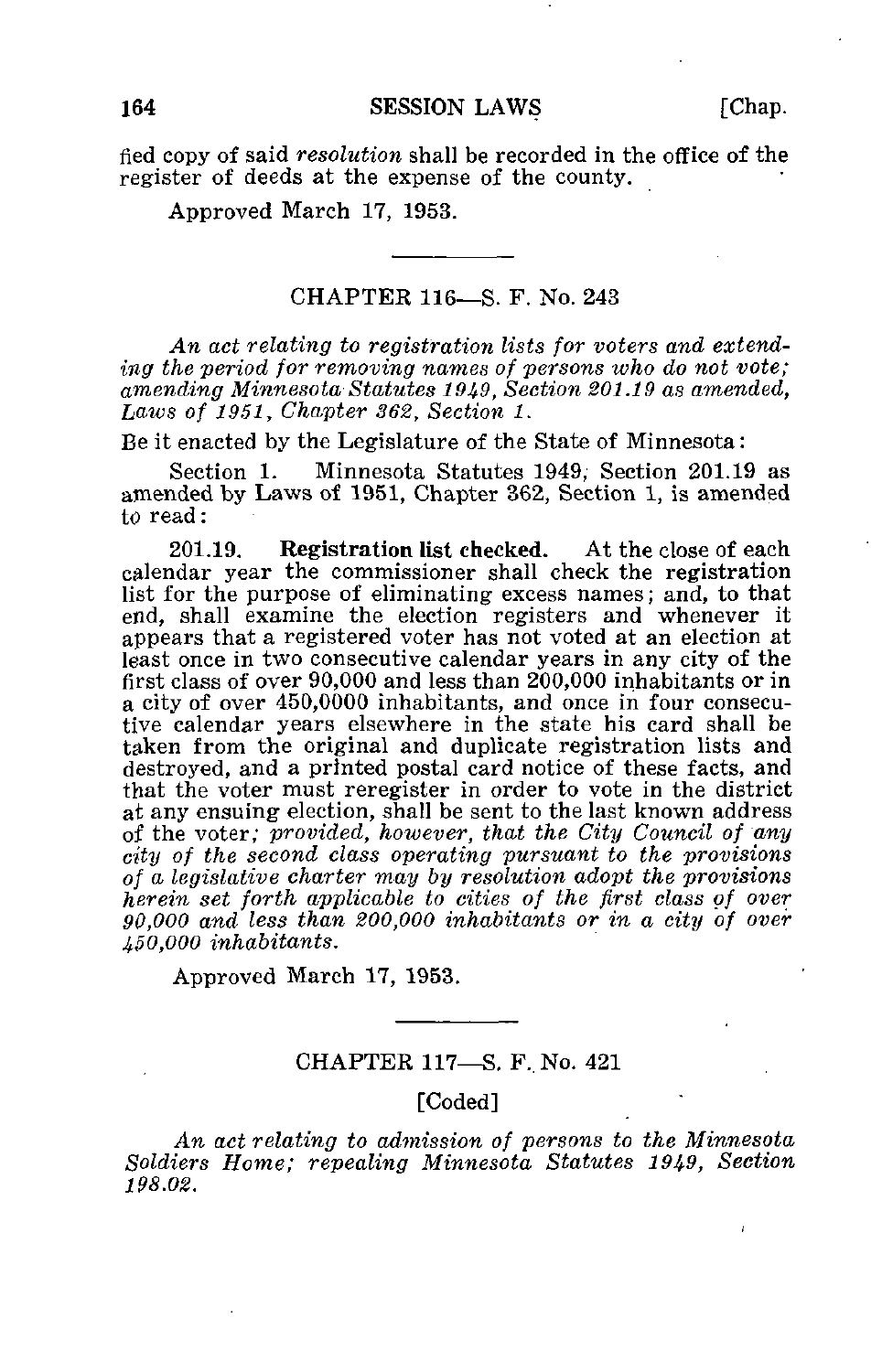#### Be it enacted by the Legislature of the State of Minnesota:

Section 1. [198.021] Persons admitted. The object of the soldiers' home shall be to provide a home for all honorably discharged veterans who served in the armed forces of the United States during a period provided under Minnesota Statutes 1949, Section 198.01, as amended. The board of trustees is hereby authorized to admit wives with their husbands, widows, and the mothers of those who are, or if living would be, eligible to admission under Minnesota Statutes 1949, Chapter 198, as amended, but no wife or widow of a veteran of the war of the rebellion, or of a veteran who actually served in any campaign against the Indians within the United States, shall be admitted unless she shall have been married to the veteran prior to the year 1905, and no wife or widow of an honorably discharged veteran of the war begun in the year 1898 between the Kingdom of Spain and the United States, or the Philippine insurrection, or the Boxer rebellion, or member of the Minnesota national guard who was mustered into federal service in 1916 and served on the Mexican border, shall be admitted unless she shall have been married to the veteran prior to December 31, 1937, and is unable to support herself and has no other adequate means of support; and no wife, widow, or mother shall be admitted unless she shall have been a resident of the State of Minnesota no less than five years next preceding the date of her application and shall have attained the age of 55 years. A widow, eligible for admission except that the veteran did not serve in a Minnesota regiment or was not a resident of Minnesota at the time of his death, may be admitted provided she has resided in this state not less than 15 years next preceding the date of her application for admission.

A wife, widow, or mother of a veteran who is, or if living would be, eligible to admission under Minnesota Statutes 1949, Chapter 198, as amended, who has previously been a resident of Minnesota for not less than ten years and who has lost her residence in this state by removal therefrom for the benefit of her health or the health of her husband or son, and who has returned to this state for the purpose of making it her home, may be admitted to the soldiers' home after having been a resident of this state for not less than one year next preceding the date of her application, provided such applicant is otherwise eligible to admission under the provisions of this section.

All soldiers of the Minnesota national guard who heretofore have lost or hereafter may lose an arm or leg or their sight or may become permanently disabled from any cause while in the line and discharge of duty and are not able to support themselves may be admitted to the home under such rules and regulations as the board of trustees may adopt, and any soldier of